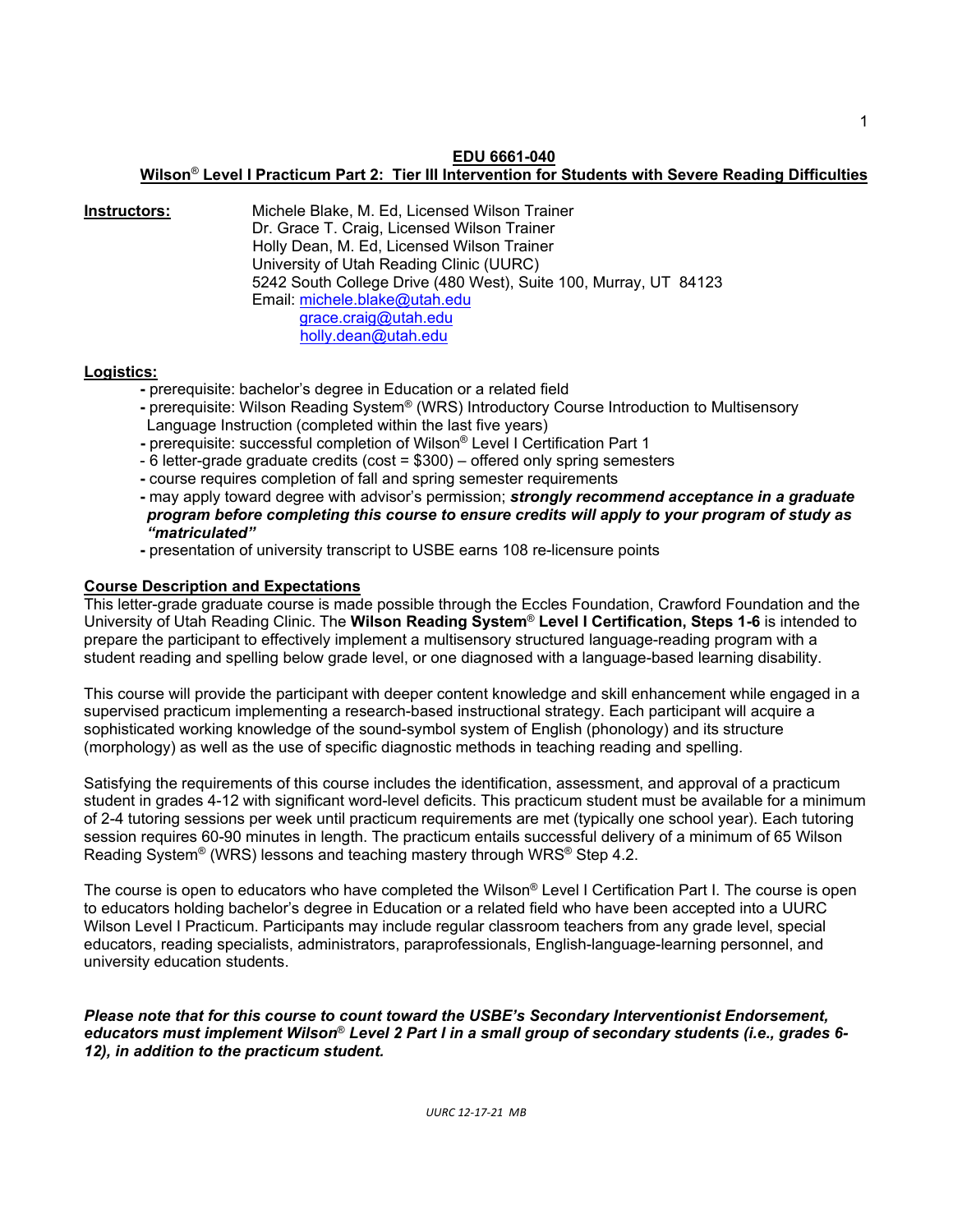Through intervention, observation, coaching, reading, and attendance at clinical training sessions, participants will be expected to extend their knowledge of the following topics:

Planning & Delivering Differentiated Literacy Instruction

- structured, explicit, systematic intervention
- differentiated intervention in an MTSS system
- intervention in a whole classroom of varying abilities

### Phonological Awareness & Basic/Advanced Phonics

- relationship between English orthography and phonology over literacy development

- phoneme basic and advanced awareness
- synthetic blending for one-syllable words, English syllable structure chunking for polysyllabic words
- basic and advanced spelling strategies
- instructional routines for decoding, encoding, and high frequency words

Text Fluency

- use of decodable text and enriched text
- purpose for reading
- building rate, accuracy & prosody
- echo reading, choral reading, partner reading, solo reading
- tracking in text for accuracy and prosody

Vocabulary

- academic vocabulary across content areas
- word level instruction for moving words into oral language

### Comprehension

- appropriately challenging text
- making meaning in decodable and enriched text
- comprehension strategies as related to text structure
- building/activating background knowledge

#### *NOTE: Successful completion of the Wilson*® *Level I Practicum and the WRS*® *Intensive Instruction for the Non-Responsive Reader: Online Course (Steps 1-6) will result in Wilson Reading System*® *Level I Certification. The Wilson Reading System*® *Level I Certification is a nationally recognized program that prepares teachers to succeed with students who require intensive instruction.*

### **Working with Minors: Your Background Check & Youth Protection Training**

You are reminded that you should be a positive role model for minors and conduct yourself in a respectful, honest, and caring manner. You may not engage in abusive conduct or speech toward a minor or any conduct or speech of a sexual nature.

All persons taking our courses and/or working with our students are required to provide the UURC with documentation of a cleared criminal background check. You may provide this documentation to the UURC via email, land mail, or by bringing it to the office. START THIS PROCESS AS SOON AS POSSIBLE; IT MAY TAKE WEEKS TO COMPLETE!

- a. If you are **practicing educator**, it is likely that you have already completed this process and have a record of such on the USBE CACTUS system. Visit the following website to view your records and obtain documentation: [https://www.uen.org/cactus/logon.do.](https://www.uen.org/cactus/logon.do) If the CACTUS system states that you that you do not need a background check at this time, please provide the UURC with that CACTUS message, and a copy of your current Utah educator license.
- b. If you are a **University of Utah student**, you should use the USBE Online License System because USBE clearance within the last 3 years is required for all University of Utah education coursework (e.g.,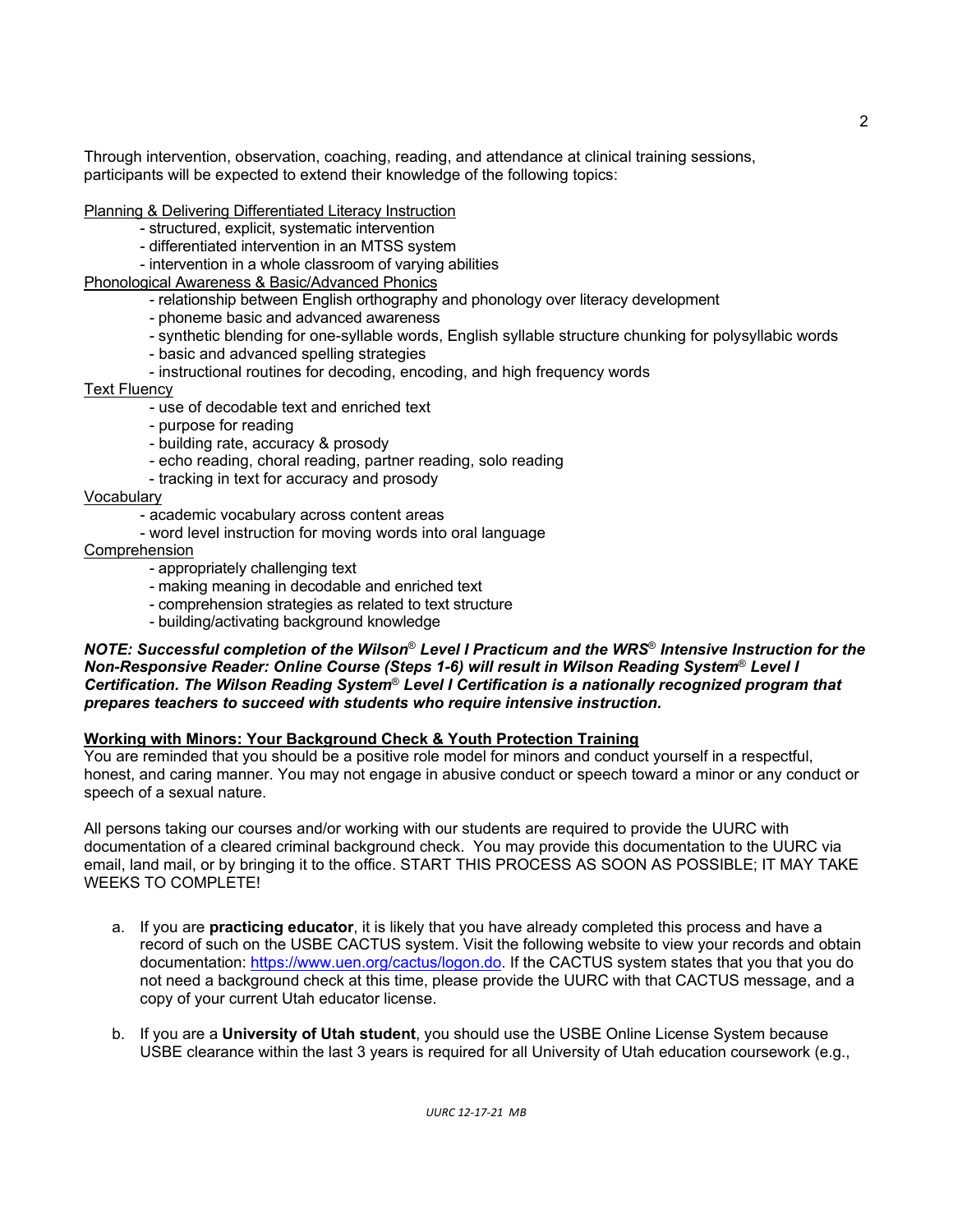EDU 1010, admittance to the teacher certification programs). Instructions are provided at [https://uite.utah.edu/students/background-check/.](https://uite.utah.edu/students/background-check/)

You must also complete the U of U Youth Protection Training prior to working with students. This training may be completed on-line: contact [youthprotection@utah.edu](mailto:youthprotection@utah.edu) and you will be directed as to how to proceed.

#### *Persons who have not completed these requirements by the first day of clinic will not be allowed to register for this course and will not receive credit for the course.*

### **Wilson Reading System® Intensive Instruction for the Non-Responsive Reader: Online Course, Part 2:**

**Steps 4-6** presents in detail the multisensory structured language instruction that is required for teaching students beyond grade two with significant word-level deficits who are unresponsive to previous instruction. It provides practical application of reading research, with particular emphasis on phonological awareness, phonics and spelling at the beginning levels of decoding and encoding. It also provides specific procedures to teach the concepts presented in the Wilson Reading System**®** Steps 1-6, as well as additional topics on diagnostic teaching and differentiating instruction through pacing, high frequency word instruction, vocabulary, and fluency instruction, dyslexia, listening and reading comprehension strategies, use of differentiated texts, and handwriting.

A multiple-choice assessment will need to be completed after each section of the online course. **A score of 80% or higher is required** in order for the participant to proceed to the next section of the course. Participants should be fully prepared to take the assessment (25 questions) prior to clicking on the assessment. Participants will not be allowed to exit the test once they begin the assessment. Participants can take the assessments multiple times in order to receive a passing grade (80%), however their first earned assessment scores will determine their grade in this course.

### **On-Line Course Part 2 Requirements**

- Completion of Step 4-6 online course modules, including videos, activities, and required reading.
- Score of 80% or better on each module assessment
- Topics II, Steps 4-6

### **On-line Course Outcomes (Course hours: 45)**

- Demonstrate an understanding of the research base for multisensory structured language teaching
- Demonstrate an understanding of the necessary principles of instruction used to teach students with a language-based learning disability
- Demonstrate an understanding of the nature of dyslexia
- Demonstrate an understanding of the factors involved in the acquisition of literacy skills
- Demonstrate an understanding of the instruction and importance of transcription skills
- Know word structure including phonemes and associated graphemes, syllables, syllabication rules, morphemes, schwa, etc.
- Demonstrate an understanding of variances in children's vocabulary acquisition as well as learning expectations
- Know the importance of core and academic (general and domain-specific) vocabulary, and understand research-based instructional methods for all students, including ELLs
- Know how to appropriately select and teach vocabulary within an MSL lesson
- Know the importance of fluency as well as contributing factors to its development
- Demonstrate an understanding of differentiation of fluency instruction for students with significant deficits
- Identify graphic organizers for varied types of informational texts (description, compare-contrast)
- Know the importance of oral language comprehension and explain how to differentiate instruction with individuals as indicated by their cognitive profiles

3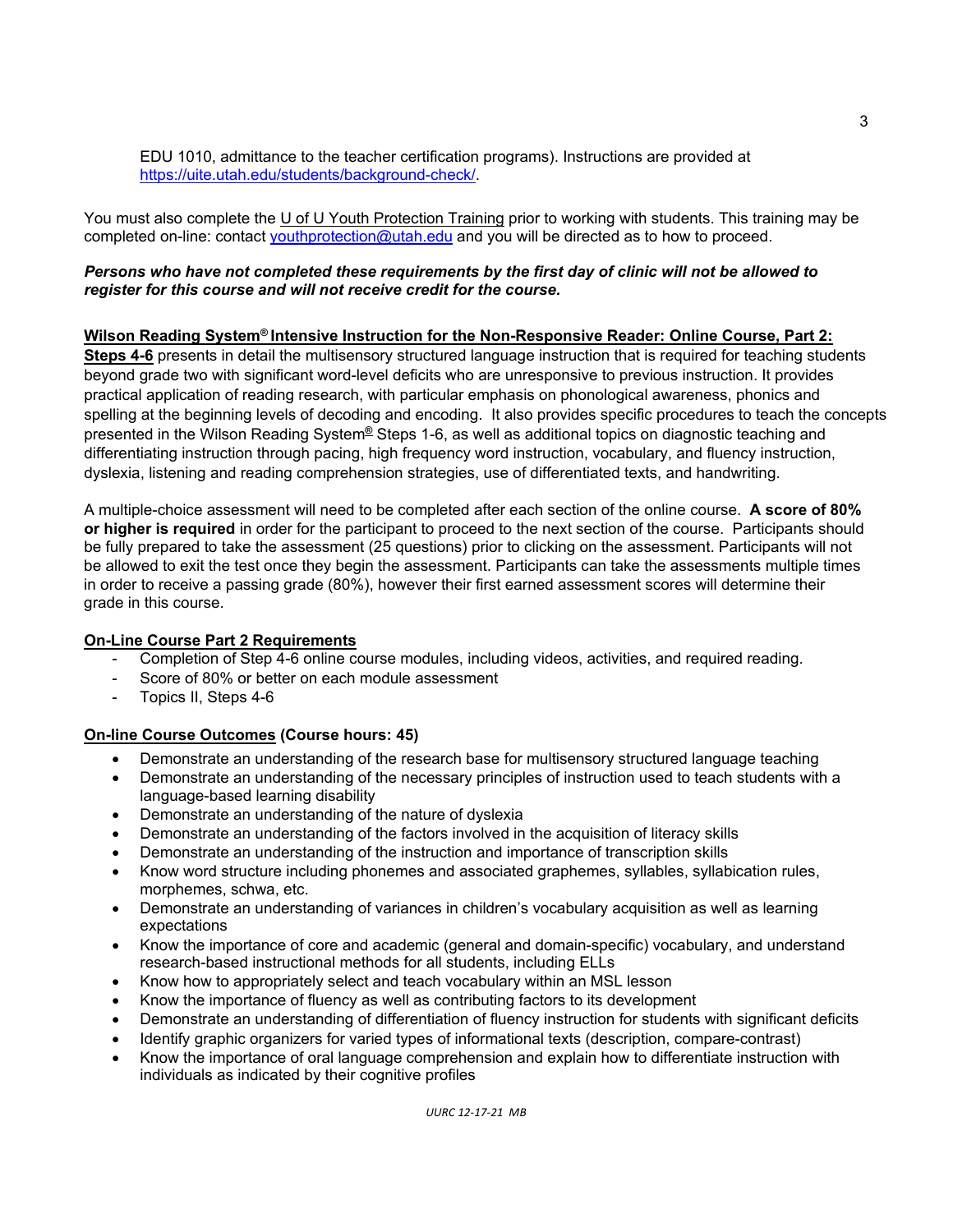• Identify the instructional implications associated with different cognitive skill deficits

## **Practicum Course Outcomes (Course hours: 65)**

- Demonstrate an understanding of language concepts through accurate teaching with multisensory procedures (Steps 1-6)
- Demonstrate mastery with the WRS® Lesson Plan procedures through Step 4.2 (documented by Wilson Trainer)
- Complete and submit pretesting report
- Complete and submit a practicum student report with practicum student posttesting results, after a minimum of 65 lessons and achievement of Step 4.2
- Demonstrate student success and mastery of decoding/encoding skills through Step 4.2 (documented by Wilson Trainer)
- Develop a teacher and student notebook and students' written work in accordance with WLT<sup>®</sup> program standards
- Complete five observations

| <b>Grades</b> | <b>Points</b>   | <b>Explanation</b>                          |  |
|---------------|-----------------|---------------------------------------------|--|
|               |                 |                                             |  |
| A             | 4.0 / 100-95    | Excellent performance, superior achievement |  |
| A-            | $3.7/94 - 89$   |                                             |  |
| $B+$          | $3.3/88 - 86$   | Good performance, substantial achievement   |  |
| B             | $3.0/85 - 83$   |                                             |  |
| B-            | $2.7/82 - 77$   |                                             |  |
| $C+$          | $2.3/76 - 74$   | Standard performance and achievement        |  |
| С             | $2.0/73 - 71$   |                                             |  |
| $C -$         | $1.7/70-68$     |                                             |  |
| F             | $0.0 / 67 - 00$ | Unsatisfactory performance & achievement    |  |

Assessment of Direct, Multisensory Teaching / Lesson Procedures will be scored as procedures are observed. **Participant must score 3 or higher for all items** on observation form by the final observation. For reference, see WRS Steps 1-6 Practicum / Participant Study Guide.

| <b>Scoring Key</b>   |                                    |                              |                                 |
|----------------------|------------------------------------|------------------------------|---------------------------------|
| 1 = NOT DEMONSTRATED | <b>2 = DEMONSTRATED PROCEDURES</b> | <b>3 = DEMONSTRATED MOST</b> | 4 = DEMONSTRATED ALL PROCEDURES |
|                      | INADEQUATELY OR INCONSISTENTLY     | PROCEDURES MOST OF THE TIME  | CONSISTENTLY / INDEPENDENTLY    |
|                      |                                    |                              |                                 |

## **Required Texts & Materials**

- **WRS**® **Introductory Set (Steps 1-6), 4th Edition,** which includes Instructor Manual Steps 1-6, Student Readers Steps 1-6, Rules Notebook, Student Notebook, Dictation Book, Sampling of Steps 1-6 Word Cards, High Frequency Words, Word Element & Syllable Cards, Magnetic Journal & Magnetic Tiles, Letter-Sound Cards, WADE Assessment, End of Step Assessment Materials, one set per educator **Item#: W4INTROSET, ISBN# 978-1-56778-648-4.**)

\*Visit Wilson Language Training® online stor[e https://store.wilsonlanguage.com/](https://store.wilsonlanguage.com/) for current item prices. For ordering assistance contact WLT® Customer Support at 800.899.8454.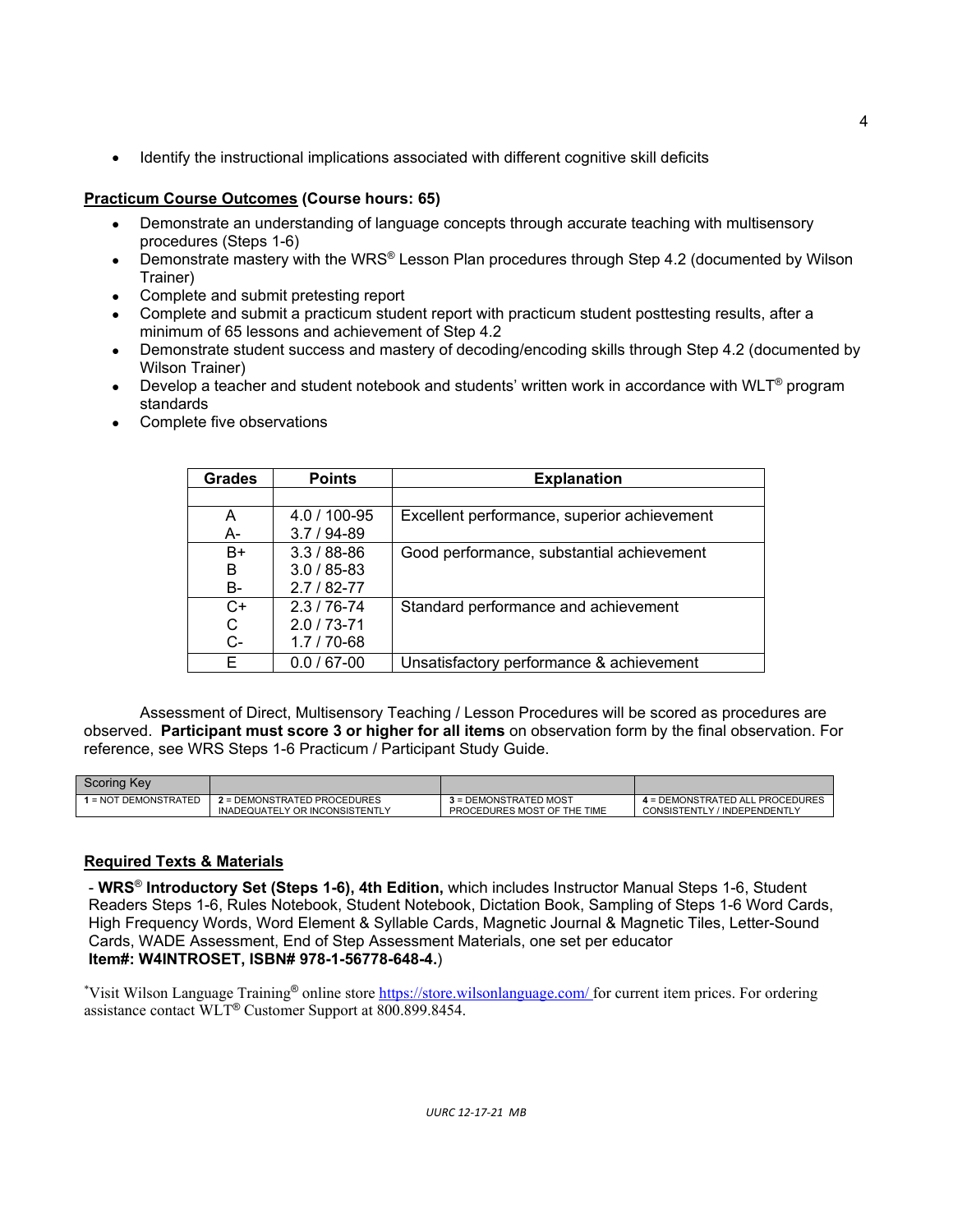*-* Access to the **Word Identification and Spelling Test (\*WIST)**, available from Wilson Language Training® or ProEd. Although copies of the WIST are available for loan from the UURC, we recommend that if you are a significant driving distance from Murray you purchase at least one WIST kit for your district or school.

**-** high-speed internet and related hardware

*Web*-based practicum only - *flexible document camera*. Examples include:

- HUE. Approx. \$100. Can be purchased from  $H$ ue HD or [Amazon](https://www.amazon.com/HUE-Document-Camera-Windows-Chrome/dp/B00U7LV3UI/?keywords=HUE+Document+camera+windows+clue) (price and availability subject to change).
- IPEVO High-Definition USB Document Camera. Approx. \$100. Can be purchased from <https://www.ipevo.com/products/v4k>

\* These are only intended as suggestions. Other stores may also have similar cameras.

## *Wilson*® *Level I Online Course Required Reading – Topics II:*

### -*Dyslexia:*

 Hudson, R.F, High, L.Al Otaiba, S*. Dyslexia and the brain: What does current research tell us?* The Reading Teacher, 60(6),506-515. Retrieved from<http://www.ldonline.org/article/14907/>

 Moats, L.C., & Dakin, K.E. (2012). *Dyslexia basics.* [Fact Sheet]. Baltimore, MD: The International Dyslexia Association. Retrieved from<https://app.box.com/s/3f36hzaedlnzq96v2xsz6a4uqxc7fkwt>

 Dakin, K.E., & Erenberg, G. (2008*). Attention-Deficit/Hyperactivity disorder (AD/HD) and Dyslexia*. [Fact Sheet}.Baltimore, MD: Author. Retrieved from<https://app.box.com/s/3t48u8ofwc9w3ml6yu11mydtzropz9ud>

 Wilson, B.A. (2012*). Information and resources for adolescents and adults with dyslexia-it's never too late.* [Fact Sheet]. Baltimore, MD: The International Dyslexia Association. Retrieved from <https://app.box.com/s/a4mei3zexkxxyghk21y4wslnluztmiu>

 Eden, G.F. (2015). *Dyslexia and the brain.* [Fact Sheet].Baltimore, MD: The International Dyslexia Association. Retrieved from<https://app.box.com/s/q2cjihwikwncohy3vmv747h04md633vn>

 Schultz, J. (2013). *The dyslexia-stress-anxiety connection: Implications for academic performance and social interactions.* [Fact Sheet]. Baltimore, MD: The International Dyslexia Association. Retrieved from <https://app.box.com/s/q4mjeez1p8dy8ylb24dappq931r85xfz>

 Gilger, J. (2013). *Gifted and dyslexic: Identifying and instructing the twice exceptional student.* [Fact Sheet]. Baltimore, MD: The International dyslexia Association. Retrieved from

<https://app.box.com/s/7b1pme4nshtq32uh1cll9mv9bmbf4pxz>

 Shaywitz, S.E. (1996). Dyslexia. *Scientific American,* 275, 5, 98-104. Retrieved from [http://dyslexia.yale.edu/Scientific\\_American\\_1996.pdf](http://dyslexia.yale.edu/Scientific_American_1996.pdf)

## -*Comprehension Strategies: Comprehension S.O.S.:*

 Akhondi, M. Malayeri, F.A., & Samad, A.A. (2011). How to teach expository text structure to facilitate reading comprehension. *The Reading Teacher*, 64(5), 368-375. Retrieved from

<http://www.centeroninstructionorg/article/how-teach-expository-text-structure-faciltate-reading-comprehension> Center on Instruction at RMC Research Corporation. (2012). *Informational text structure templates.* Portsmouth, NH: Author. Retrieved from

<http://www.centeroninstruction.org/files/MD1%20Handout%204%20Text%20Structure%20K-5.docx>

 WRS art 10 Staircase Handout- COMP SOS WRS Part10 StaircaseOfTextComplexity (found on the online course)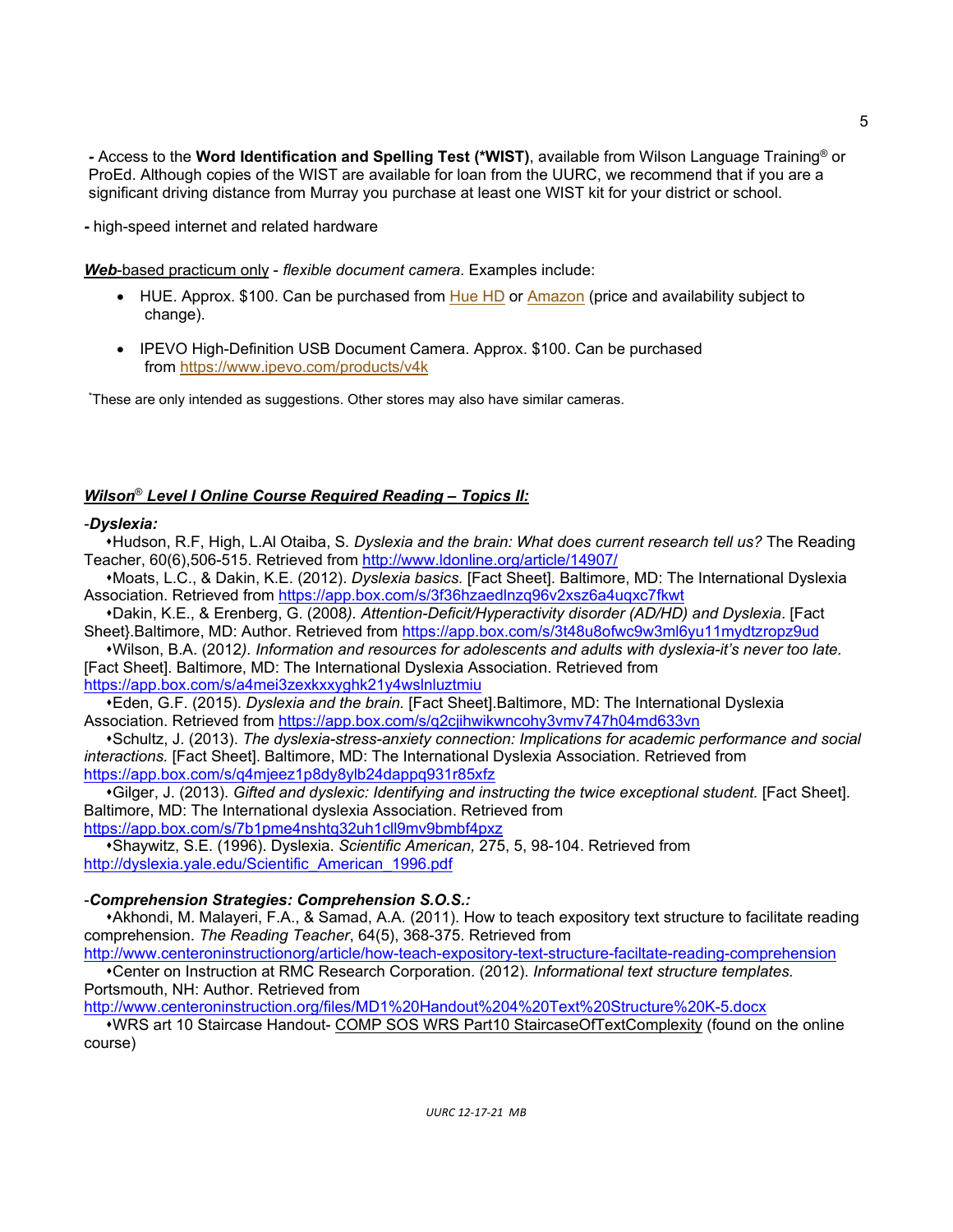### -*Differentiation: Fine-tuning Your Wilson*® *Instruction:*

 Adams, MJ. (2011). Advancing our students' language and literacy: The challenge of complex texts. *American Educator,* 34(4),3-12. Retrieved from<http://www.aft.org/sites/default/files/periodicals/Adams.pdf>

#### -*Transcription Skills: Spelling & Handwriting:*

 Berninger, V.W.,& Wolf, B. (2012). *Understanding dysgraphia.* [Fact Sheet]. Baltimore, MD: The International Dyslexia Association. Retrieved from<https://app.box.com/s/ew9gmxm2r63hrnhfshkr>

 Moats, L.C. (2011). *Spelling.* [Fact Sheet]. Baltimore, MD: The International dyslexia Association. Retrieved from<https://app.box.com/s/phcrmtjl4uncu6c6y4qmzml8r41yc06r>

 Gentry, J.R., & Graham, S. (2010). Creating better readers and writers. The importance of direct, systematic spelling and handwriting instruction in improving academic performance. [White Paper]. Columbus, OH: Saperstein Associates. Retrieved from

[http://www.sapersteinassociates.com/downloads/Color%20copy%20National\\_Whitepaper.pdf](http://www.sapersteinassociates.com/downloads/Color%20copy%20National_Whitepaper.pdf)

\*Reed, D.K. (2012). Why teach spelling? Portsmouth, NH: RMC Research Corporation, Center on Instruction Retrieved from<http://www.centeroninstruction.org/files/Why%20Teach%20Spelling.pdf>

 Principles of Handwriting Instruction Wilson Cursive Manual pages 1-4 Wilson Cursive Introduction (found on the online course)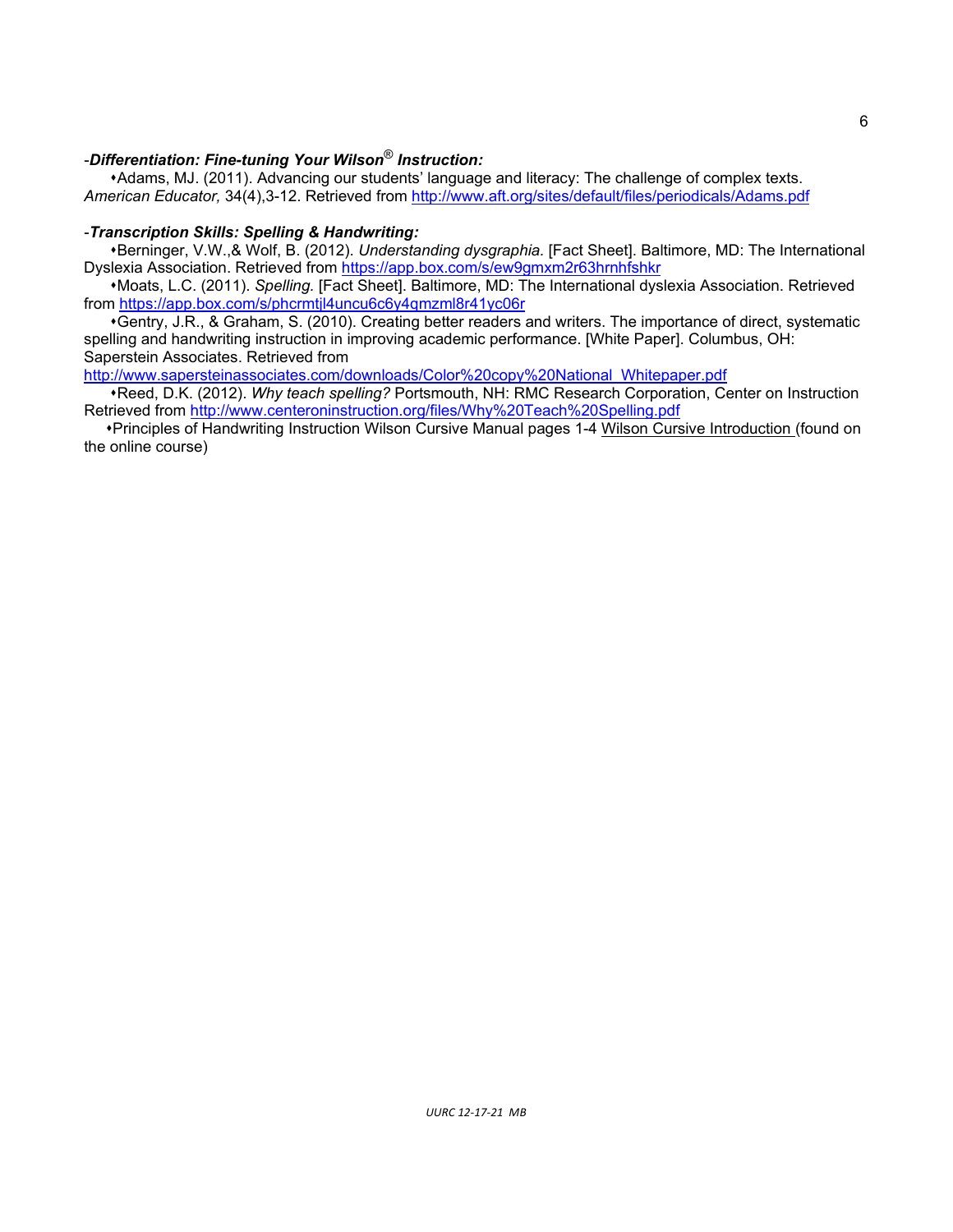#### **PRACTICUM COURSE SCHEDULE**

#### **Wilson**® **Start-Up – Lesson Component Overview & Baseline Assessment**

- history of research on severe reading difficulties—in particular, dyslexia
- clinical practicum as a form of professional development
- overview of a Wilson Level I intervention lesson
- overview of performance-based and standardized measures required for practicum student selection
- student selection
- overview of Wilson & UURC requirements for Level I certification
- tour of Wilson Academy and steps 1-6 on-line course

#### **Implementation Meeting 1 (Fall)**

- Step 1 key components of instruction decoding & encoding CVC words
- Base Word and Suffix Procedures for reading and spelling
- High Frequency/Sight Word Instruction and Vocabulary Instruction
- Diagnostic Lesson Planning and Execution
- Controlled Text Passage Reading with accuracy focus using visualization, replay/rehearse. retell, and Comprehension S.O.S
- Student Mastery, Pacing and Progressing
- On-line course assignments
- Course Reading (This information has been provided to the participants in their WRS Steps 1-6 Practicum companion online course.)
- LD Online. (2018). Understanding and Assessing Fluency. Washington, DC: WETA. Retrieved from [www.ldonline.org/article/27091/](http://www.ldonline.org/article/27091/)

#### **UURC Coaching Session 1 (Fall)**

- decoding & encoding in CVC words: modeling, peer practice, Q&A with instructional techniques for WRS lesson parts
- model, peer practice suffix procedures
- review lesson plans/posttesting

#### **Implementation Meeting 2 (Fall)**

Step 2 key components of instruction – decoding & encoding words with blends, closed syllable & welded sounds and common Latin-base elements.

Expectations for Student's Written Work and Teacher Plan book.

High Frequency/Sight Word Instruction and Vocabulary Instruction

Controlled Text – fluency work

Review WRS Steps 1-6 Practicum Observation Long Form and WRS Steps 1-6 Practicum Participant Study Guide

On-line course assignments

#### **UURC Coaching Session 2 (Fall)**

- review decoding & encoding CVC words with blends
- review of closed syllable
- review decoding & encoding welded sounds
- review high frequency / sight word instruction
- review vocabulary instruction
- model, peer practice comprehension S.O.S., part 9

7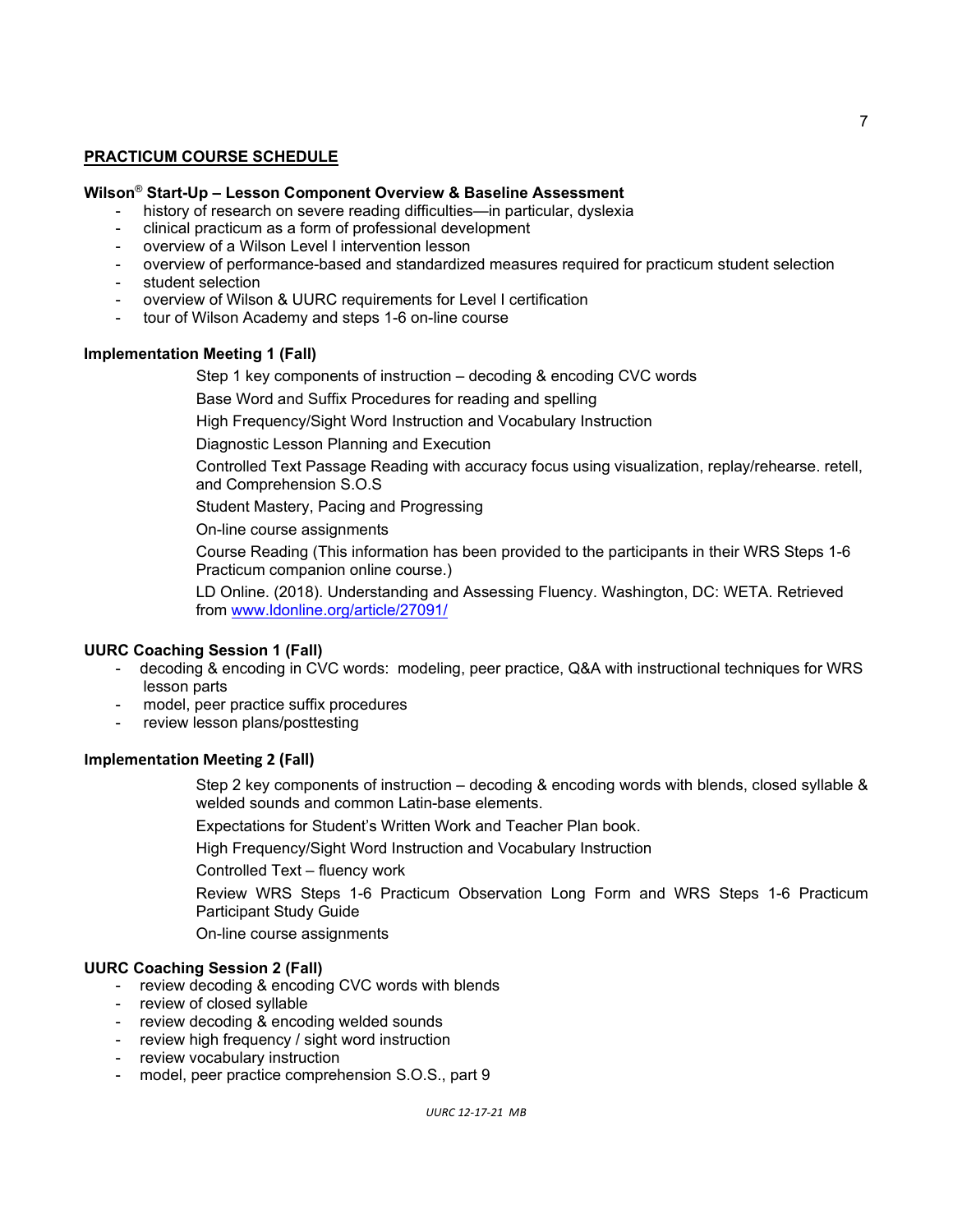#### **Implementation Meeting 3 (Spring)**

Step 3 key components of instruction – transitioning from one-syllable words to multisyllabic words using syllable division rules for decoding and spelling

Base word, affixes, closed syllable Latin-base elements, and complex words

Demonstrate how to address schwa in decoding and spelling

Listening Comprehension with Enriched Text: Narrative and Informational, including replay/rehearse and retell with Comprehension S.O.S.

On-line course assignments

### **UURC Coaching Session 3 (Spring)**

- model, peer practice closed syllables division rules
- review of schwa for reading & spelling
- model, peer practice comprehension S.O.S., part 10 / enriched & decodable text

### **Implementation Meeting 4 (Spring)**

Step 4 key components of instruction - decoding and spelling VCe words.

Base word, affixes, VCe syllable Latin-base elements, and complex words

Practicum Student Posttesting and Practicum Student Final Report

Automaticity/Fluency

WRS® Level I Certification End-of-Training Requirements and Application of Skills

Reading Comprehension with non-controlled readable text (tasks: interactive oral reading, scaffolded silent reading, and oral fluency).

On-line course assignments

#### **UURC Coaching Session 4 (Spring)**

- model, peer practice syllable division for combinations of VCe with closed syllables in 2 & 3 syllable words
- review accuracy vs. fluency procedures for reading & spelling
- review end of year forms, post-testing process

### **Implementation Meeting 5 (Spring)**

Step 5 & 6 key components of instruction – language concepts taught in WRS Steps 5 & 6 Responsiveness to Student's Needs

Finalizing Certification Requirements

WRS® Implementation Plans

WADE

WRS® Level II Training

Educational Landscape Laws

On-line course assignments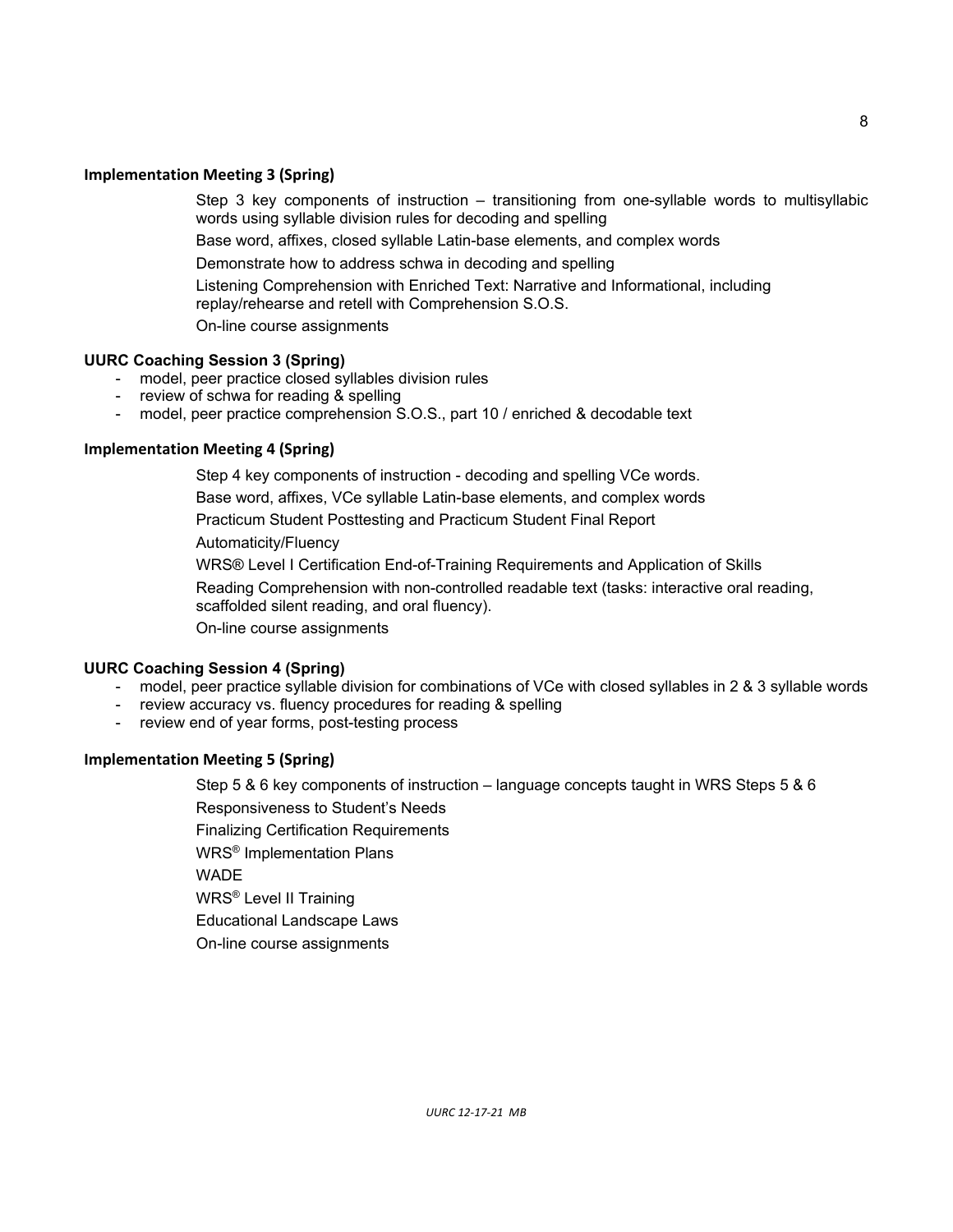### **UNIVERSITY CREDIT REQUIREMENTS & CRITERIA**

### **Americans with Disabilities Act (ADA)**

The University of Utah seeks to provide equal access to its programs, services, and activities for people with disabilities. If you will need accommodations in this class, reasonable prior notice needs to be given to the Center for Disability Services, 162 Union Building, [http://www.sa.utah.edu/ds,](http://www.sa.utah.edu/ds) 581-5020 (V/TDD). CDS will work with us to make arrangements for accommodations. All written information in this course can be made available in an alternative format with prior notification to the Center for Disability Services.

If you have already established accommodations with CDS, please provide me with this information as soon as possible and no later than the first week of class, so that I can provide a supportive learning environment.

#### **Attendance & Requirements**

The University expects regular attendance at all class meetings and regular, self-regulated participation with the online course. Instructors must communicate any attendance requirements of the course to students in writing on or before the first-class meeting. Students are responsible for acquainting themselves with and satisfying the entire range of academic objectives and requirements as defined by the instructor and as outlined in the online course. PPM/Policy6 - 100III--O

#### **Academic Honesty**

It is required that you are aware of the University of Utah policies as you will be held accountable to University of Utah standards. Please read the *University of Utah Code of Student Rights and Responsibilities,* <http://www.admin.utah.edu/ppmanual/8/8-10.html>

which states in part, "In order to ensure that the highest standards of academic conduct are promoted and supported at the University, students must adhere to generally accepted standards of academic honesty, including but not limited to refraining from cheating, plagiarizing, research misconduct, misrepresenting one's work, and/or inappropriately collaborating."

### **English Learners**

If you are an English language learner, please be aware of several resources on campus that will support you with your language and writing development. These resources include: the Writing Center [\(http://writingcenter.utah.edu/\);theWritingProgram](http://writingcenter.utah.edu/);theWritingProgram) (http://writing--‐[program.utah.edu/\);theEnglishLanguageInstitute](http://writing--%E2%80%90program.utah.edu/);theEnglishLanguageInstitute) [\(http://continue.utah.edu/eli/\)](http://continue.utah.edu/eli/). Please let me know if there is any additional support you would like to discuss for this class.

### **Safety**

The University of Utah values the safety of all campus community members. To report suspicious activity, call campus police at801-585-COPS (801-585-2677). You will receive important emergency alerts and safety messages regarding campus safety via text message. For more information regarding safety and to view available training resources, including helpful videos, visit safeu.utah.edu.

#### **Professionalism**

All participants are asked to conduct themselves in a professional manner. Professionalism for this practicum includes, but is not limited to:

- punctuality with course assignments
- displaying evolving attitudes toward teaching & learning that are supportive of all students and communities
- refraining from abusive conduct toward a student or any conduct of a sexual nature
- demonstrating an openness to feedback and using such to improve performance
- seeking advice when needed
- exchanging contact information with Wilson trainer (i.e., cell and/or home phone, email address)
- communicating with Wilson trainer regarding any potential conflicts with the schedule

9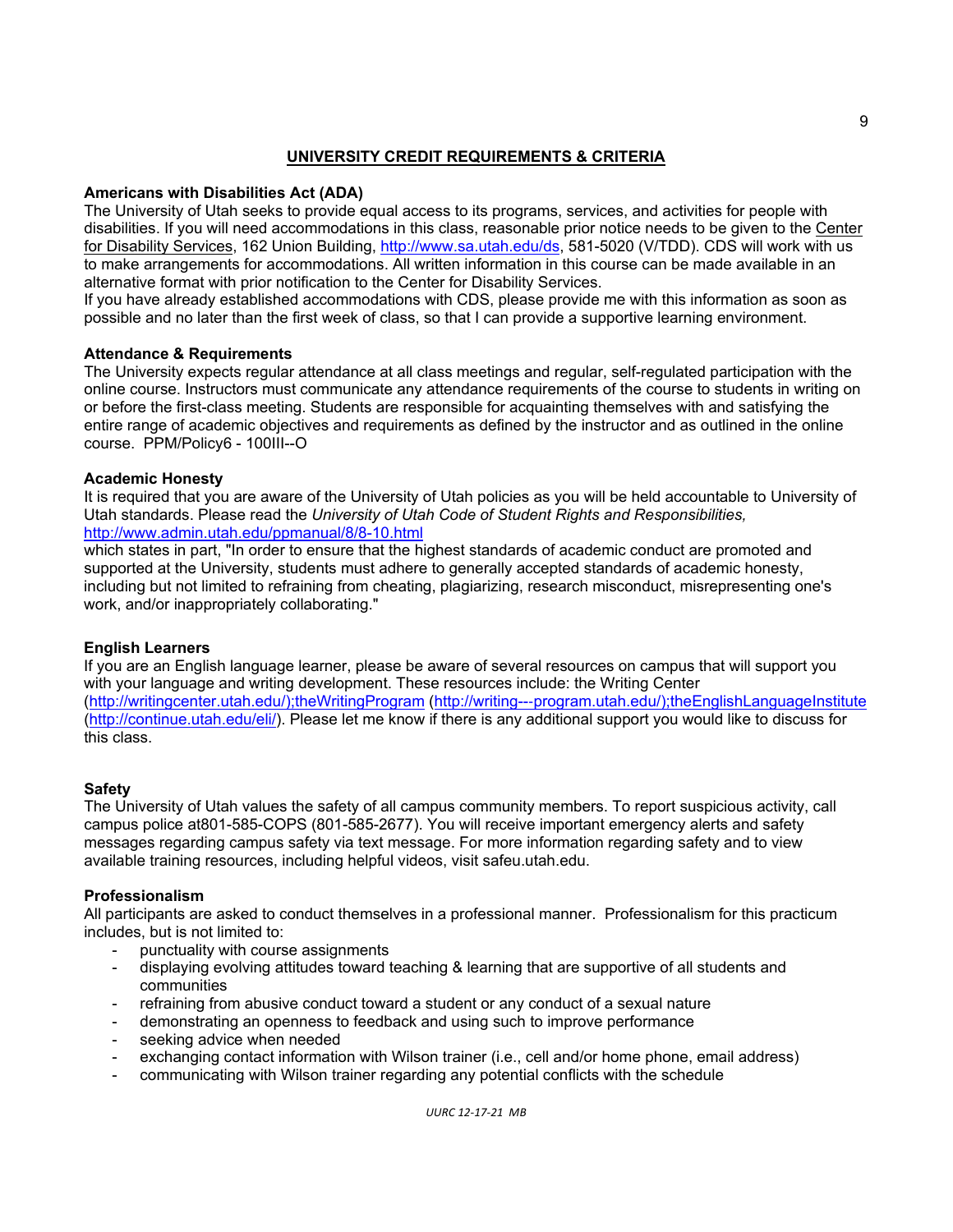- maintaining academic honesty [http://www.admin.utah.edu/ppmanual/8/8-10.html](https://www.umail.utah.edu/owa/redir.aspx?SURL=7Mj-xgjJprW-8_KDoihWGZU8QkpgPuZ5ejhyXDEDdfWoIO8poJfSCGgAdAB0AHAAOgAvAC8AdwB3AHcALgBhAGQAbQBpAG4ALgB1AHQAYQBoAC4AZQBkAHUALwBwAHAAbQBhAG4AdQBhAGwALwA4AC8AOAAtADEAMAAuAGgAdABtAGwA&URL=http%3a%2f%2fwww.admin.utah.edu%2fppmanual%2f8%2f8-10.html)
- maintaining "Fitness to Teach" criteria (see [http://uite.utah.edu/\\_documents/www-ed-utah](http://uite.utah.edu/_documents/www-ed-utah-edu/programs/Fitness%20to%20Teach%20Final.pdf)[edu/programs/Fitness%20to%20Teach%20Final.pdf](http://uite.utah.edu/_documents/www-ed-utah-edu/programs/Fitness%20to%20Teach%20Final.pdf)

- Significant and/or repeated failure to maintain professionalism may result in removal of the educator from the practicum and 'no credit/failing grade' for the course.

## **Credit and Certification**

To attain University of Utah credit and to be recommended for Wilson Level I certification, participant must demonstrate proficiency in lesson procedures, each criterion outline below and must earn a score of 3 or higher for all items by the final observation. For reference, see WRS Steps 1-6 Practicum / Participant Study Guide. Also, participant must receive a grade of 80% or higher for each online assessment to successfully complete the online course.

# **Letter Grade**

- cleared background check (USBE), if applicable
- complete all Wilson Level I practicum requirements,
- complete final observation with passing scores,
- complete Wilson Level I online course, earning 80% or higher on each assessment,
- submit completed pre-testing, post-testing, and practicum student report to Wilson trainer,
- attend at least 4 out of 5 *WRS*® Level I implementation meetings,
- attend at least 3 out of 4 UURC coaching sessions,
- earn case study grade that averages with practicum grade yields a passing final grade

## **Case Study Guidelines: Intensive Intervention for Students with Severe Difficulties**

If you are taking the course for **letter grade** the student you tutored during the practicum will serve as the subject for a **written case study**. The case study should include:

### 1. *Summary and analysis of the student's reading abilities at baseline.*

This is more than simply "reporting the data." Briefly describe the student's educational history. Then, describe the student's baseline reading abilities in both table and narrative form by drawing on data collected from standardized and performance-based measures: reading achievement (i.e., Woodcock Reading Mastery Test, Woodcock Johnson-R, Woodcock Johnson 3, or Wechsler Individual Achievement Test), accuracy with lettersound correspondences, word reading for all syllable types, and word reading and spelling for high frequency words (i.e., WIST), and word recognition and phonemic segmentation fluency (i.e., TOWRE). In addition, you must discuss the student's abilities in relation to chronological grade level. Specifically, at baseline, where is this child in relation to where s/he should be? Why?

### 2*. Summary and analysis of the intervention.*

Describe the intervention you provided for this child. Briefly describe each component: decoding (accuracy & fluency), encoding (accuracy & fluency), vocabulary, high frequency word work, comprehension work. Did any component seem to offer more difficulty or ease than others? Why? What, if any, adjustments did you make in the intervention?

### 3. *Summary and analysis of the student's reading abilities at posttest.*

After administering the posttest and analyzing the data, describe your student's reading abilities at the close of the intervention in both table and narrative form. Discuss your student's posttest performance on the same standardized and performance-based measures administered at baseline. If indicated, make specific recommendations for future intervention.

## 4. *Summary and analysis of your own teaching practices.*